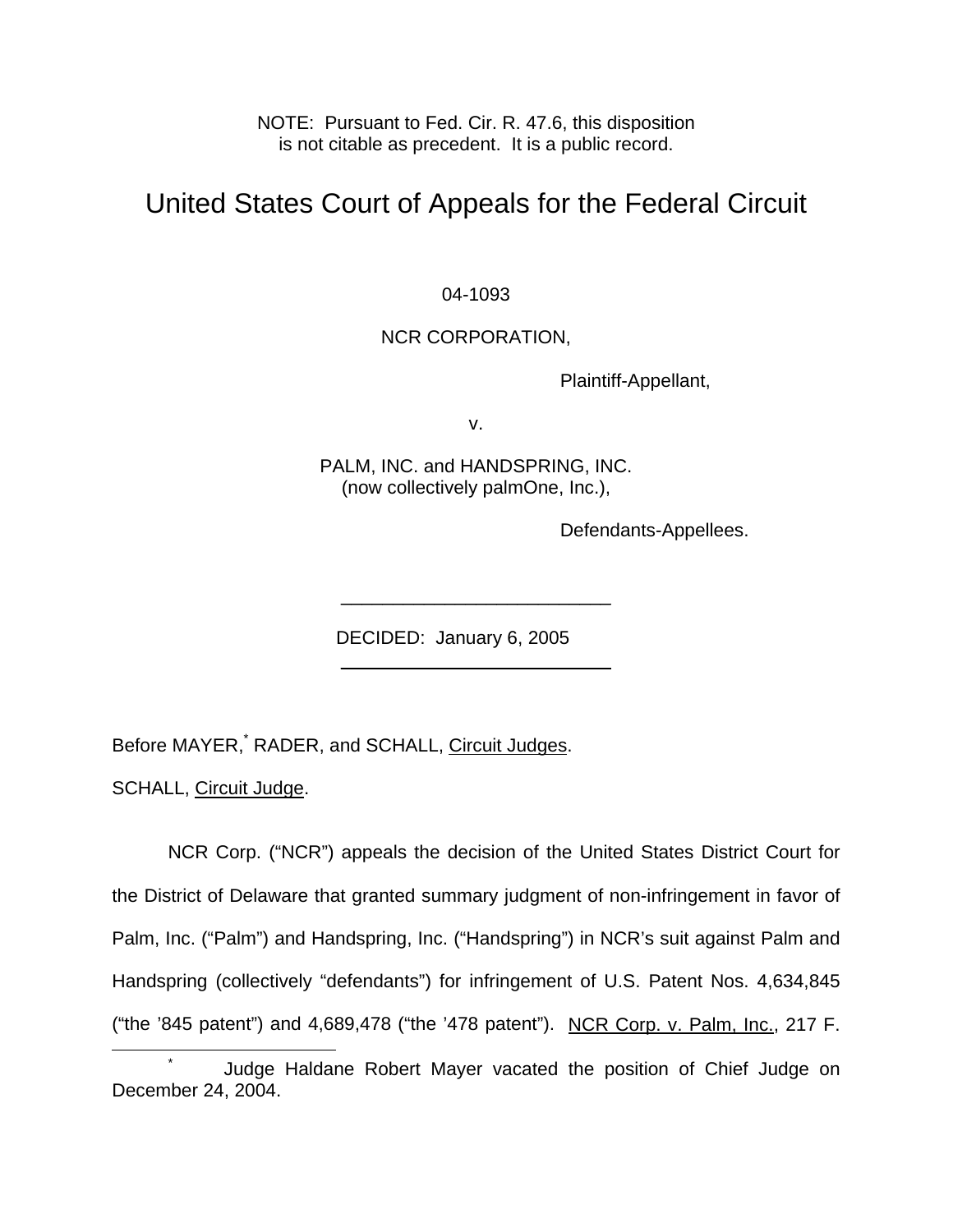Supp. 2d 491 (D. Del. 2002). The district court granted summary judgment in favor of defendants after construing the asserted claims of the '845 and '478 patents and determining that there was no genuine issue of material fact as to whether defendants infringed the claims. Id. at 529. We have jurisdiction over NCR's timely appeal pursuant to 28 U.S.C. § 1295(a)(1). For the reasons set forth below, we affirm.

### BACKGROUND

I.

The '845 patent is directed to a portable handheld electronic device ("handheld") and the '478 patent is directed to a system comprising a handheld, an interface module to connect the handheld to other devices, and other optional components. The '478 and '845 patents are not within the same chain of applications. However, both patent applications were filed on the same date and have virtually identical specifications regarding the device features that are at issue.

Although multiple claim terms are disputed, this appeal can be resolved by focusing on one principal feature of the claimed device: the handheld's interactive display screen. The display guides the user through various menu options and tasks. The display can reconfigure its menu options in response to a user pressing a "key area" on the display.

For example, the handheld's display may initially show a menu of different applications from which the user may choose, such as a calendar, a calculator, a task list, etc. At that point, the user may press a key area on the panel to enter one of these applications. For instance, if the calculator application is selected, the handheld's processor will reconfigure the display to show a calculator device instead of the initial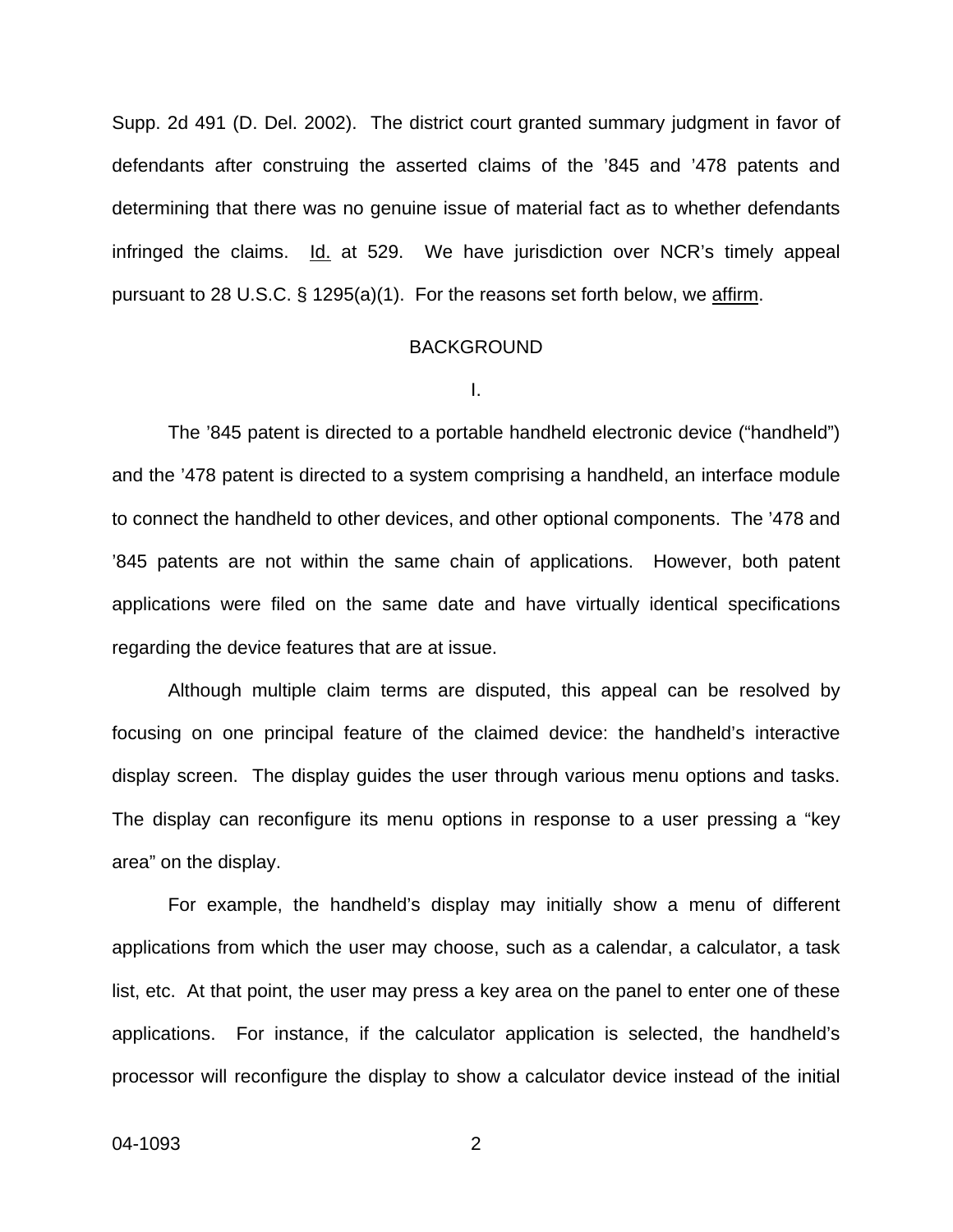menu display. The various key areas on the display will then correspond with buttons on a normal calculator, instead of the initial menu options previously displayed. The following figures, which are Figures 3 and 4 in both patents, depict the handheld's display in two different configurations, with the same line display 26-9 presenting the user with different options.



Defendants also produce portable handheld devices. The accused products, Palm's PalmPilot and Handspring's Visor and Treo™ PDAs, use liquid crystal display screens to display information for the user. See NCR, 217 F. Supp. 2d at 498. Defendants describe the display system on their handhelds as a "resistive digitizer," characterized as "a single, continuous touch screen, with which the handheld computer can sense the touch of a stylus." (Br. of Appellees, at 14.)

II.

 NCR filed suit against defendants for infringement of claims 1-7, 9, and 12-16 of the '845 patent, and claims 6-9 and 11 of the '478 patent. Four of the asserted claims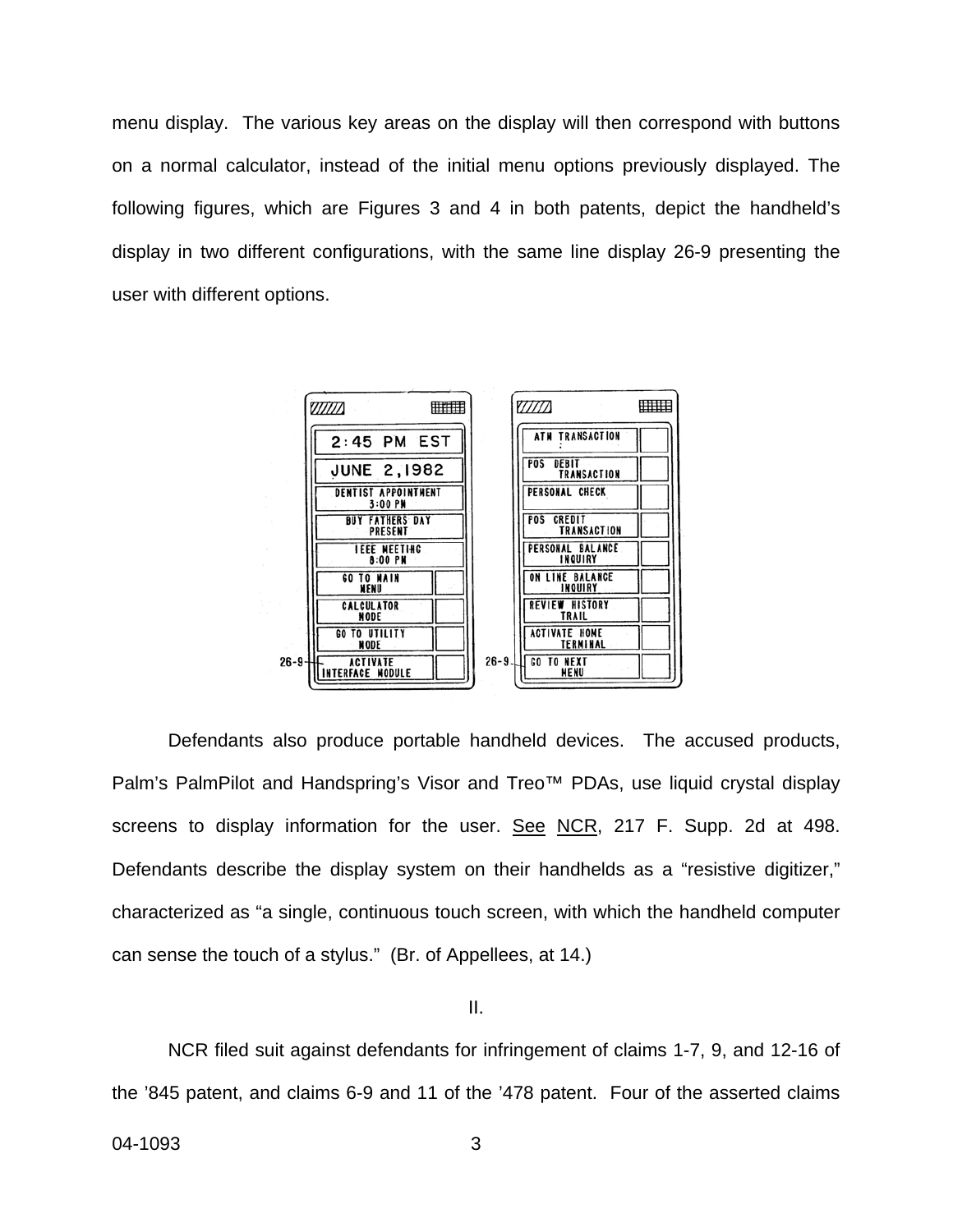are independent: claims 1 and 16 of the '845 patent, and claims 6 and 11 of the '478

patent. The independent claims are set forth in pertinent part below, with the disputed

limitations in bold:

## '845 patent, Claim 1:

A data handling device comprising:

a panel;

a plurality of discrete display elements arranged relative to said panel to present, when selectively energized, user instructions and key information to a user of said device; said discrete display elements being small in size to enable said user instructions and key information to be presented over substantially all of said panel;

a **plurality of discrete switches** for entering data when actuated;

said discrete display elements and said discrete switches being positioned in overlapping relationship relative to said panel to enable said switches to be actuated from said panel;

. . .

# '845 patent, Claim 16:

A portable, intelligent, data-handling device comprising: means for storing data and machine instructions; means for executing said machine instructions;

a panel;

means for displaying data to a user of said device;

**means for entering data** on said device;

said displaying means and said entering means being in overlapping relationship relative to said panel and extending over substantially all of said panel;

. . .

## '478 patent, Claim 6:

A system for handling data comprising:

a portable data handling device; and

an interface module for coupling said device with other systems; said data handling device comprising:

a panel;

a plurality of discrete display elements arranged relative to said panel to present, when selectively energized, information to a user of said device;

 a **plurality of discrete switches** for entering data when actuated;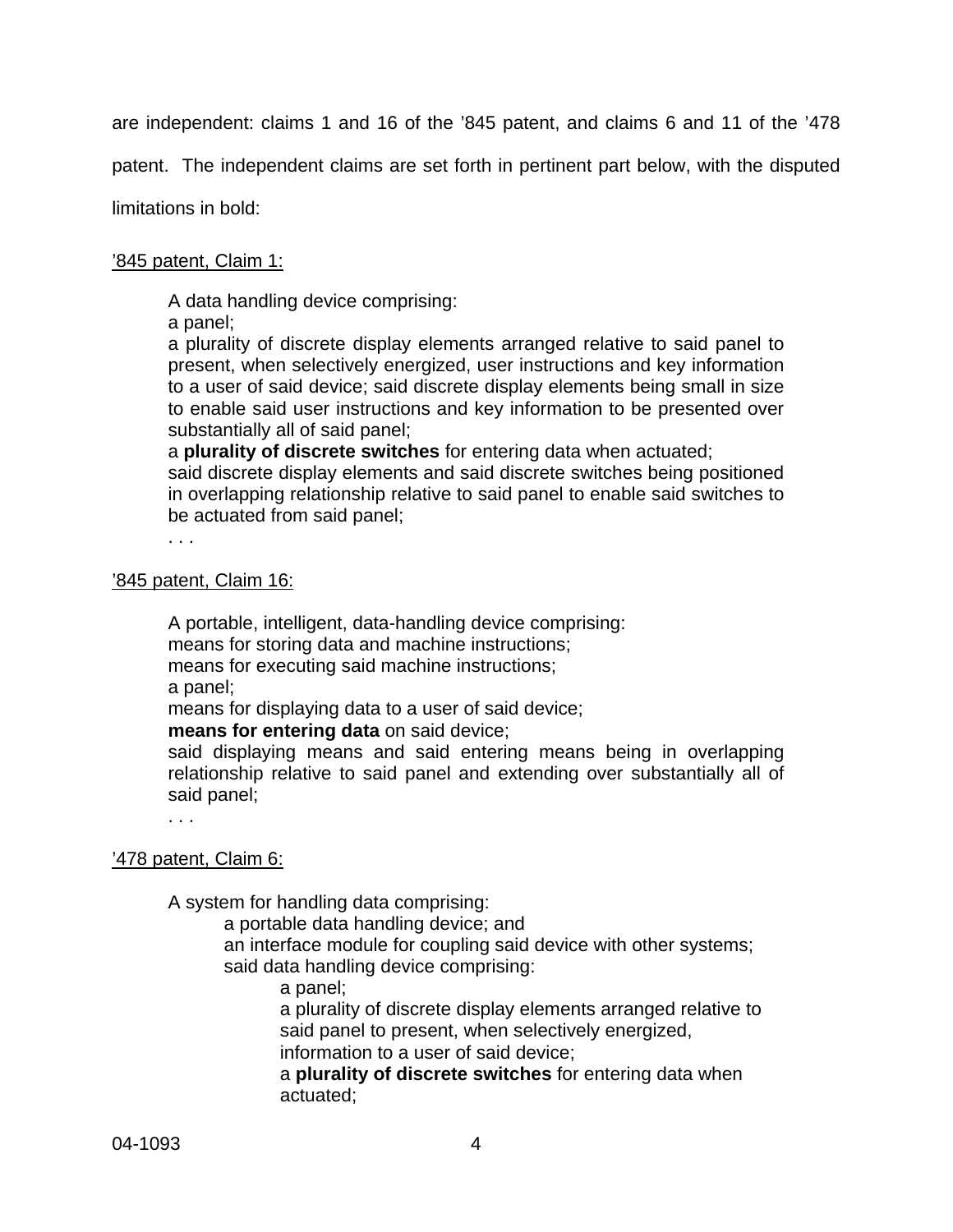said discrete display elements and said discrete switches being positioned in overlapping relationship relative to said panel to enable said switches to be activated from said panel;

. . .

#### '478 patent, Claim 11:

A system for handling data comprising:

a portable data handling device having a size which is substantially the same as a credit card;

at least one other system; and

an interface module for coupling said device with said other system to transfer data between said device and said other system; said device comprising:

a panel;

a plurality of discrete display elements arranged relative to said panel to present, when selectively energized, user instructions and key information to a user of said device; said discrete display elements being small in size to enable said user instructions and key information to be presented over substantially all of said panel;

**a plurality of discrete switches** for entering data when actuated;

. . .

After the parties submitted cross motions for summary judgment, the district court conducted a hearing, and heard argument on the proper claim construction of the disputed claim limitations. NCR, 217 F. Supp. 2d at 493-94. In a comprehensive opinion ruling on the summary judgment motions, the district court construed various limitations of the asserted claims. Among the limitations construed were "a plurality of discrete switches," id. at 508, and "means for entering data," id. at 510. Based on its construction of these and other limitations of the asserted claims, the district court granted summary judgment of non-infringement in favor of defendants. Id. at 529.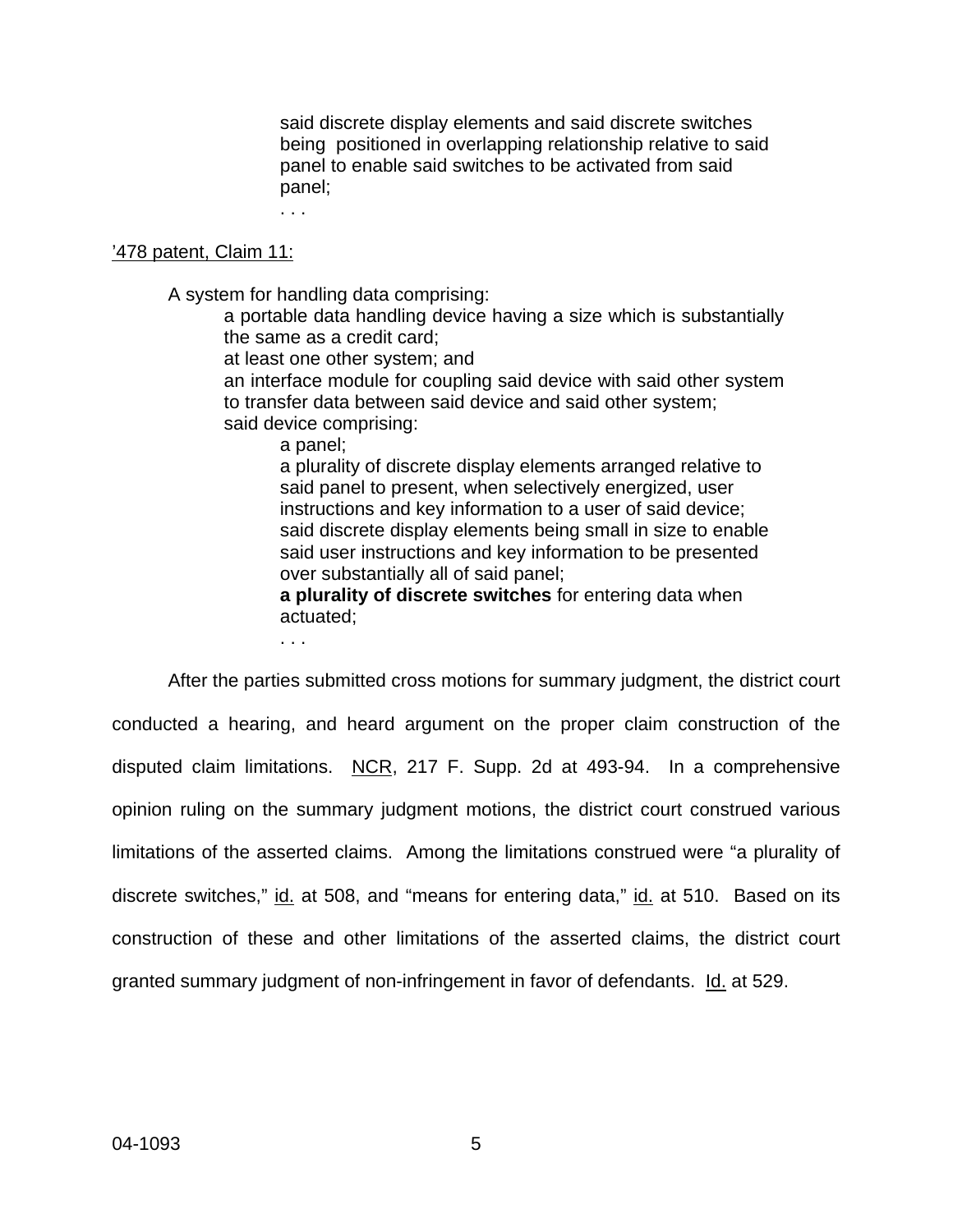"We review the district court's grant of summary judgment de novo." Caterpillar Inc. v. Sturman Indus., 387 F.3d 1358, 1373 (Fed. Cir. 2004). Summary judgment is appropriate when "the pleadings, depositions, answers to interrogatories, and admissions on file, together with the affidavits, if any, show that there is no genuine issue as to any material fact and that the moving party is entitled to a judgment as a matter of law." Fed. R. Civ. P. 56(c).

On appeal, NCR challenges, among other things, the district court's construction of the claim limitations a "plurality of discrete switches" and "means for entering data." Claim construction is a question of law that we review de novo. Cybor Corp. v. FAS Techs., Inc., 138 F.3d 1448, 1456 (Fed. Cir. 1998) (en banc). We begin our analysis with the words of the claim. See Vitronics Corp. v. Conceptronic, Inc., 90 F.3d 1576, 1582 (Fed. Cir. 1996). "In construing claims, the analytical focus must begin and remain centered on the language of the claims themselves, for it is that language that the patentee chose to use to particularly point out and distinctly claim the subject matter which the patentee regards as his invention." Interactive Gift Express, Inc. v. Compuserve, Inc., 256 F.3d 1323, 1331 (Fed. Cir. 2001) (citations omitted). The ordinary and customary meaning of a claim term may be determined by reviewing a variety of sources, including "the claims themselves; dictionaries and treatises; and the written description, the drawings, and the prosecution history." Ferguson Beauregard v. Mega Sys., LLC, 350 F.3d 1327, 1338 (Fed. Cir. 2003) (citations omitted).

The limitation "plurality of discrete switches" appears in the '845 patent in claims 1-7, 9, and 12-15, and in the '478 patent in claims 6-9 and 11. The district court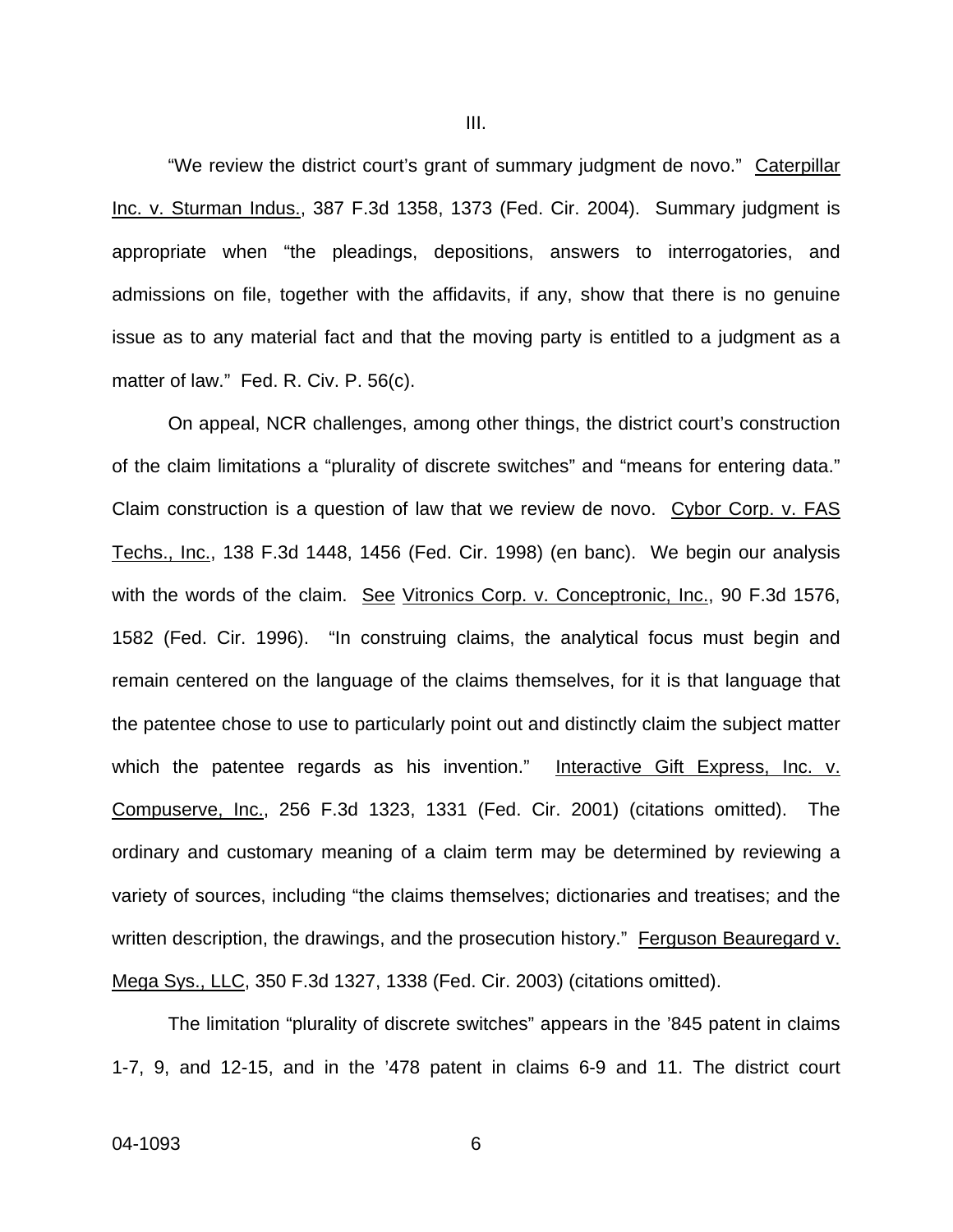construed "plurality of discrete switches" to mean "two or more distinct and separate manual or mechanically actuated devices for making, breaking, or changing the connections in an electric circuit" (for shorthand, the "physical switch" definition). NCR, 217 F. Supp. 2d at 508. NCR argues that the proper construction of "plurality of discrete switches" is "more than one individually distinct programmed device for indicating that one of alternative states or conditions have been chosen" (for shorthand, the "programmed device" definition).

NCR asserts that the district court improperly construed "plurality of discrete switches" because the court adopted one dictionary definition of "switch" (as a physical switch) and ignored alternate definitions of the term "switch" in the same dictionary. See Tex. Digital Sys. v. Telegenix, Inc., 308 F.3d 1193, 1203 (Fed. Cir. 2002) ("If more than one dictionary definition is consistent with the use of the words in the intrinsic record, the claim terms may be construed to encompass all such consistent meanings."). NCR also asserts that the specification supports its proposed construction of "plurality of discrete switches" as programmed devices.

We agree with the district court's construction of "plurality of discrete switches." Preliminarily, we see a fundamental difficulty with NCR's arguments with respect to this claim limitation: the fact that the claimed invention contains various programmed components, some of which are programmed to respond to the closure of simple mechanical-electrical switches, does not in turn make the switches themselves "programmed." Nor does the fact that multiple components are necessary for the operation of the device's entire display system mean that all of such components are part of the "plurality of discrete switches," as that term is used in the patent claims. We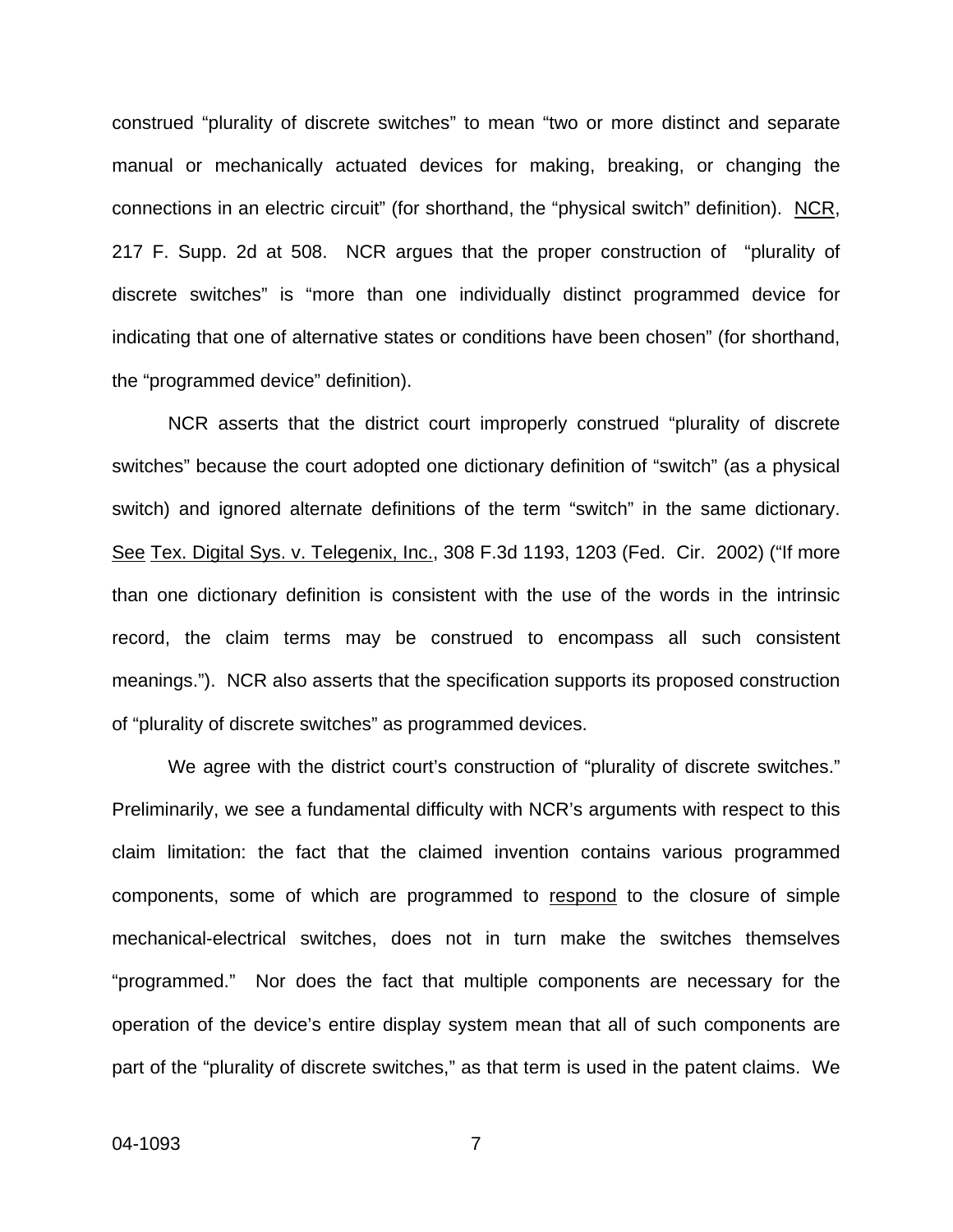think that one skilled in the art, reading both the plain language of the claims and the specification, would conclude that the "plurality of discrete switches" is nothing more than a set of simple switches, and that separate components are programmed to respond to the actuation of those switches. These separately claimed components all work together to enable dynamic interaction with the user.

We begin with the language of the claims. See Nystrom v. Trex Co., 374 F.3d

1105, 1120 (Fed. Cir. 2004). Taking claim 1 of the '845 patent as an example, the

claims recite various elements, including:

a plurality of discrete switches for entering data when actuated;

said discrete display elements and said discrete switches being positioned in overlapping relationship relative to said panel to enable said switches to be actuated from said panel;

control means for controlling the operation of said device including said discrete display elements and said discrete switches so as to facilitate the displaying and entry of data;

said control means comprising:

means for storing data and a plurality of machine instructions; and

means for executing said machine instructions including means for selectively energizing said display elements so as to present on said panel that key information and those of said user instructions which are associated with those of said discrete switches which are to be used in association with said machine instructions being executed so as to present to said user a variable user instruction format and a variable key format which are a function of said machine instructions being executed as said machine instructions are executed so as to facilitate the entry of data[.]

'845 patent, col. 14, l. 67 - col. 15, l. 23.

NCR asserts that software is "integrated" into the "plurality of discrete switches"

to reconfigure the key areas for the user. See Brief of Appellant, at 34 ("When the user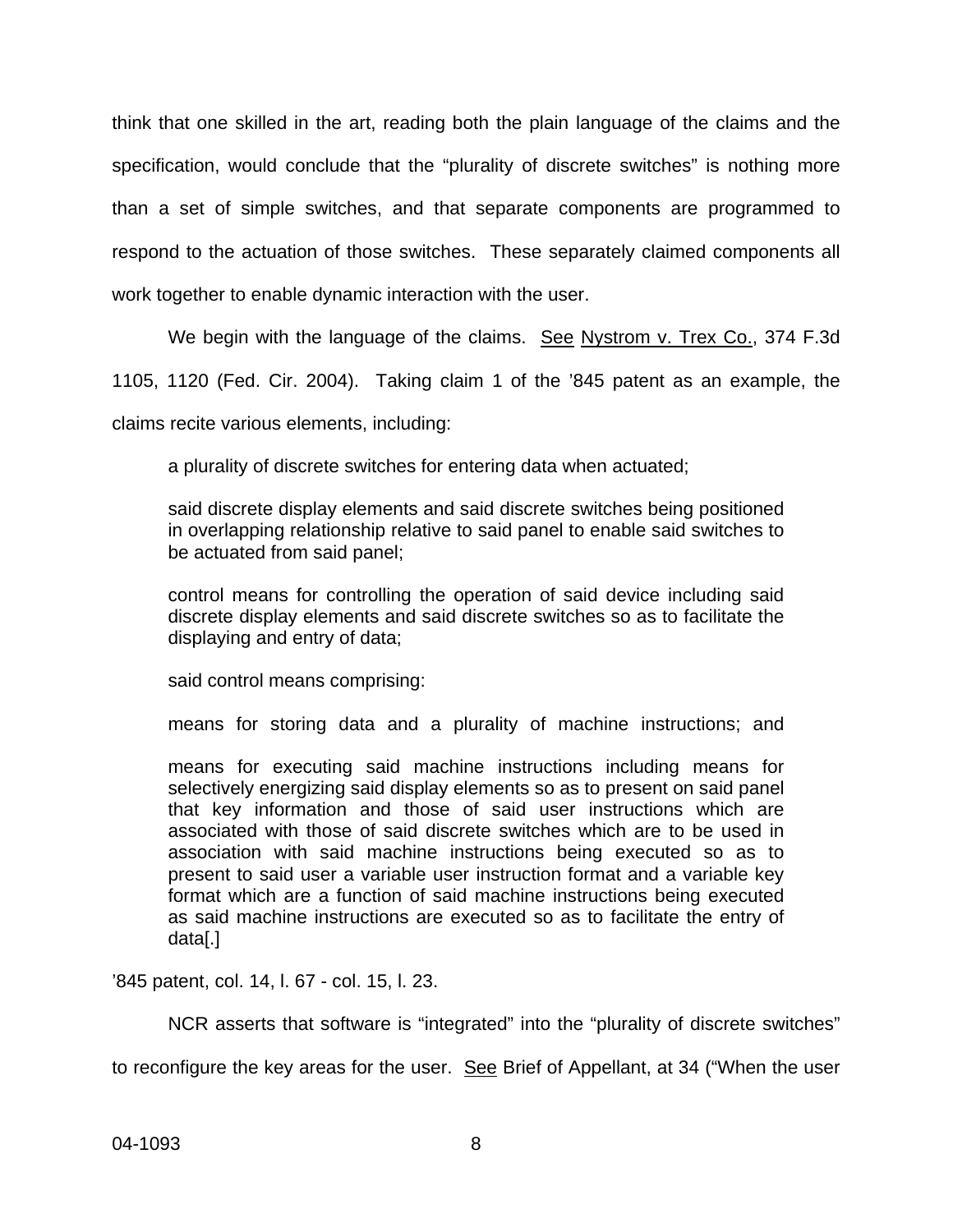actuates that yellow area, software reconfigures the active key switch areas and reassigns different functions to those areas[].").

However, this is contradicted by the claim language. The claims indicate that the invention includes "a plurality of discrete switches" and a separate "control means" for controlling, among other things, the "plurality of discrete switches." According to the claims, it is the "control means" for the "plurality of discrete switches," and not the "plurality of discrete switches" itself, that stores "machine instructions" (i.e., software) and reacts to a switch in the "plurality of discrete switches." The "means for executing said machine instructions" within the "control means," and not the "plurality of discrete switches," "present[s] on said panel that key information and those of said user instructions which are associated with those of said discrete switches. . . so as to present to [the] user a variable user instruction format and a variable key format." (emphasis added). The reconfiguring of the keys in a "variable user instruction format," recited in the claims as part of the "control means," contradicts NCR's assertion that this is performed by programming within the "plurality of discrete switches." This type of construction is disfavored. See Innova/Pure Water, Inc. v. Safari Water Filtration Sys., 381 F.3d 1111, 1119 (Fed. Cir. 2004) ("While not an absolute rule, all claim terms are presumed to have meaning in a claim.").

Thus, we think that one skilled in the art, reading the claim language, would recognize that the invention includes a dynamic display arrangement, which functions with the help of several separately claimed elements. A "means for executing said machine instructions" energizes certain "display elements" on the handheld's panel, with different display elements representing a menu option or a particular task that the user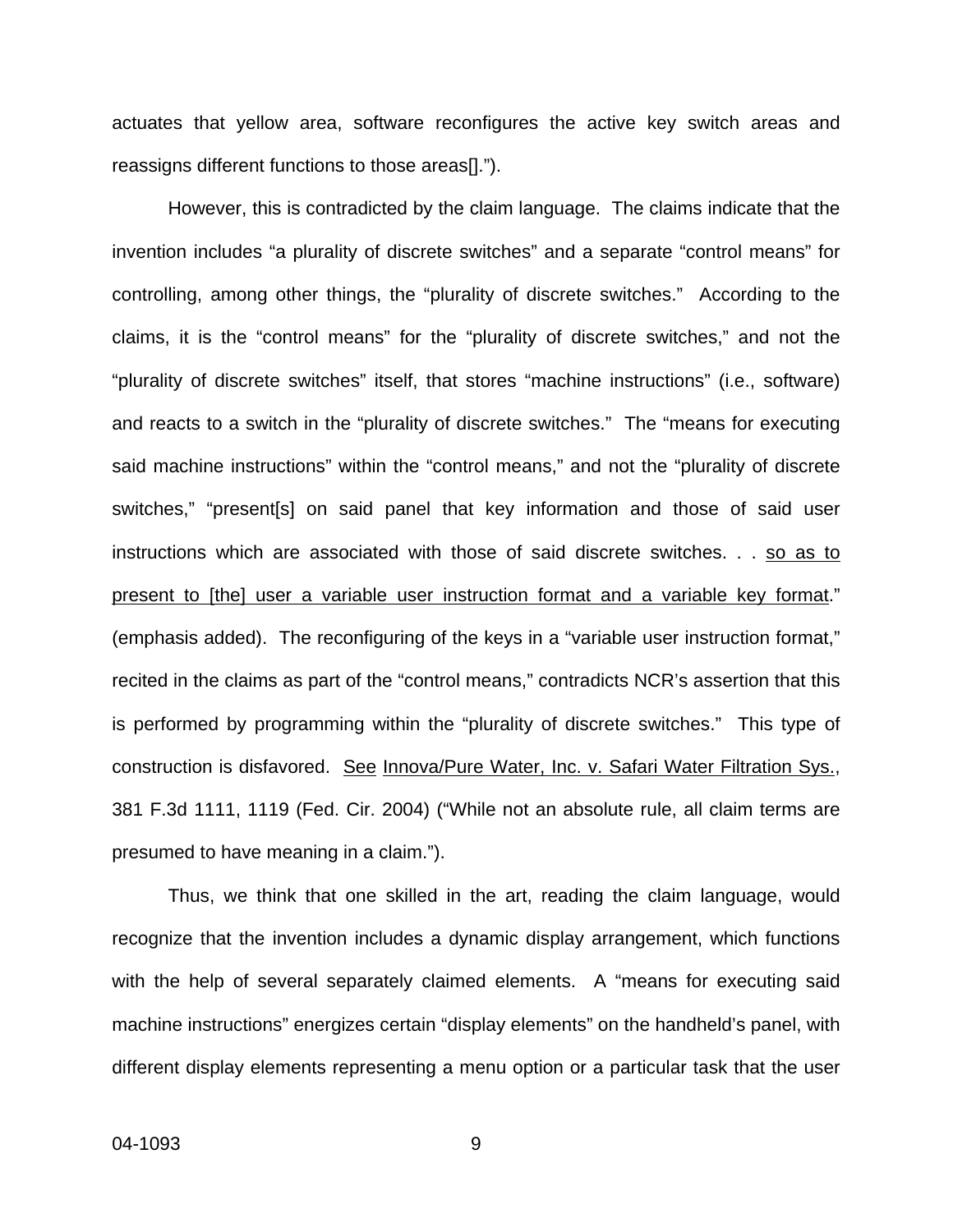wishes to perform. The "control means" contains software to energize the proper display elements. Accordingly, the plain language of the claims indicates that a "control means" and a "means for executing said machine instructions" are programmed to cause the display elements to be selectively energized. The "plurality of discrete switches" is separate from the "control means" and its programming.

In addition to the fact that a separate claim element performs what NCR claims that the "plurality of discrete switches" is "programmed" to do, other claim limitations support the district court's interpretation that "plurality of discrete switches" means an array of physical switches. All of the asserted claims containing the "plurality of discrete switches" limitation also contain a limitation similar to that in claim 1 of the '845 patent:

said discrete display elements and said discrete switches being positioned in overlapping relationship relative to said panel to enable said switches to be actuated from said panel. . .

'845 patent, col. 15, ll. 1-4; see also id. col. 16, ll. 39-42 (independent claim 16); '478 patent, col. 16, II. 34-37 (independent claim 6); id. col. 18, II. 7-10 (independent claim 11). This limitation also comports with the district court's physical switch interpretation, as it indicates to one skilled in the art that the switches are precisely located physical components. It would be strange to describe the switches, with software, as in "overlapping relationship" to anything, because there would be no precise place where a "switch" would be located. An entire component of the switches—the software component—would be stored in memory and only rendered by software.<sup>[1](#page-9-0)</sup> The plain

<span id="page-9-0"></span> $1$  In addition, NCR has not pointed to any part of the specification that describes where the programming for the "plurality of discrete switches" is stored. The only memory elements disclosed are part of the "means for controlling the P terminal 12" shown in Figure 8, see '845 patent, col. 8, l. 31 - col. 9, l. 21, i.e., they are part of the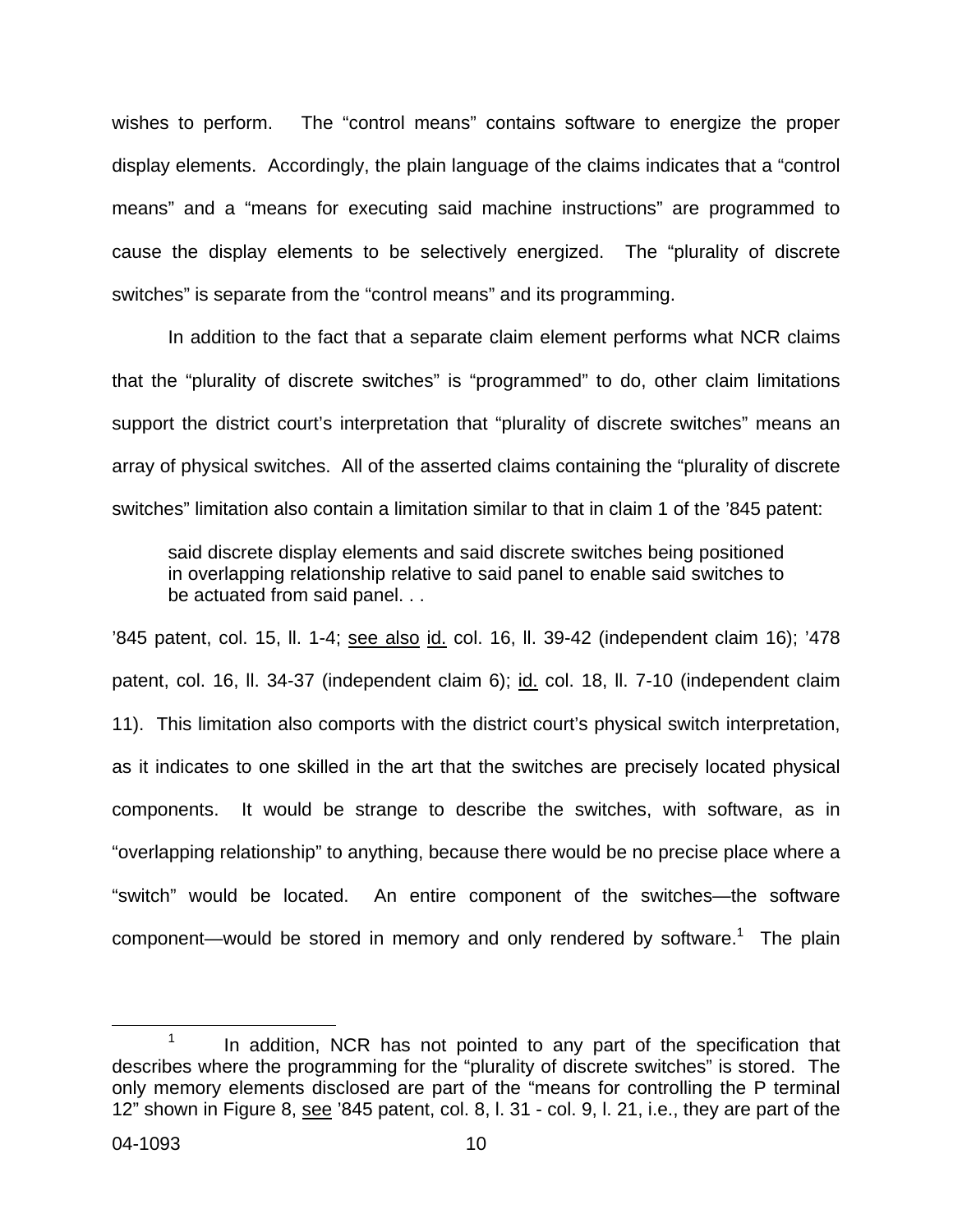language of the claims stands as an obstacle in NCR's attempt to import separate claim limitations into the "plurality of discrete switches" limitation in an effort to broaden the meaning of that term.

The specification confirms the understanding found in the claim language that the switches are simple physical switches which are coupled with separate programmed components to make the entire overall display system functional for the user. In short, the specification discloses an array of transparent switches that are no more "programmed" than a simple mechanical "on/off" light-switch. It is other components that are programmed to dynamically "highlight" the appropriate physical switches that the user should actuate to perform a desired task, and to respond to the switch closures resulting from a user's pressure on a key area.

The preferred embodiment, shown in Figure 7 of both the '845 and '478 patents, discloses an array of simple open/closed physical switches that are fabricated as a set:

(Cont'd. . . .)

<sup>&</sup>quot;means for controlling the operation of said device." See '478 patent, col. 15, II. 5-7 (claim 1).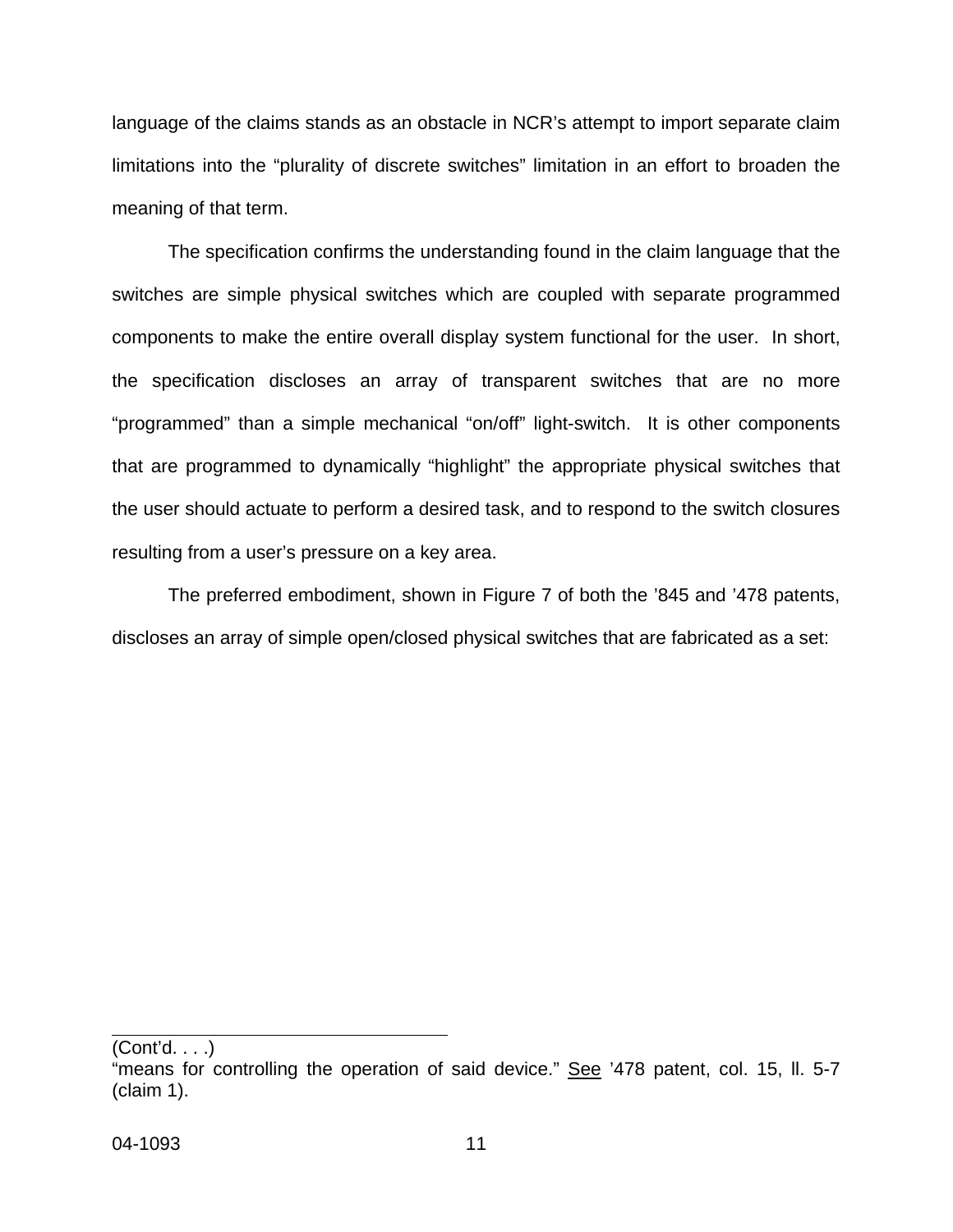

The specification unambiguously recites those elements that are included in the

"plurality of switches:"

**The upper compartment 38-2 contains those elements included in the plurality of switches 30** and they are included in the bracket 30-1 in FIG. 7.

. . . The plurality of switches 30 included in the bracket 30-1 in FIG. 7 is comprised of a top, transparent, flexible, plastic-film layer 50 such as Mylar. . . The lower side of the layer 50 has five, equally spaced, transparent strips or conductors 52-1, 52-2, 52-3, 52-4, and 52-5[.]

. . . The plurality of switches 30 (FIG. 7) also includes a thin, bottom, transparent, plastic-film layer 54, and this layer has nine equallyspaced, transparent strips or conductors 56-1, 56-2, 56-3, 56-4, 56-5, 56- 6, 56-7, 56-8, and 56-9 deposited on the top surface of layer 54. . . A spacer layer 58 is positioned between the top layer 50 and the bottom layer 54 to provide insulation between the conductors. . . The layer 58 has a plurality of holes therein, with each hole being located at an intersection between one of the conductors 52-1 through 52-5 and one of the conductors 56-1 through 56-9.

'845 patent, col. 6, ll. 8-10, 24-29, 35-48 (emphasis added). No software is disclosed as

part of the "plurality of switches 30." It is logical that none would be, because the above

figure and description make clear that the "plurality of switches 30" is comprised merely

04-1093 12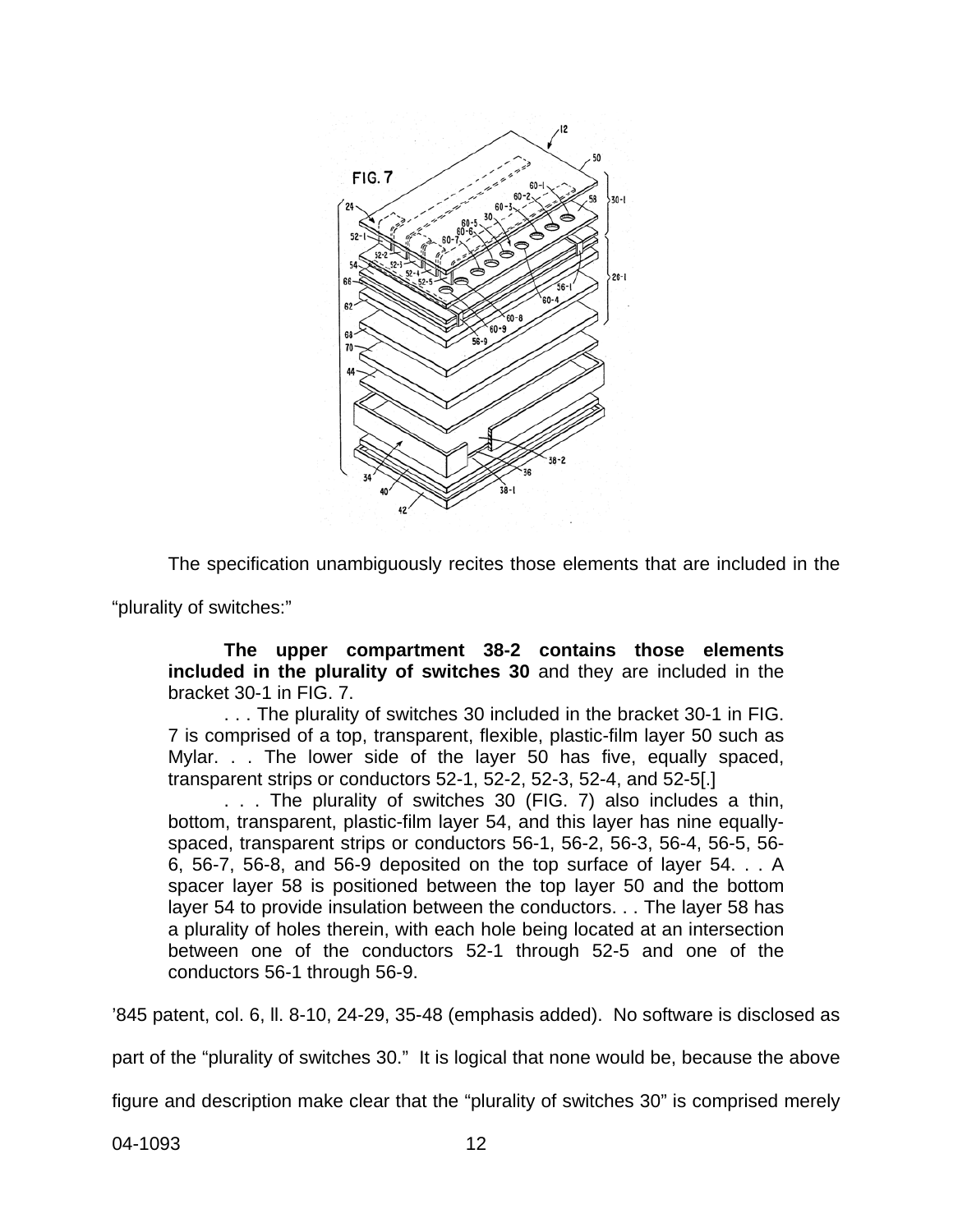of a few plastic-film layers and strips of conductive material. A spacer layer separates the conductors, and holes in the spacer layer allow the top and bottom conductive strips to contact each other at different points, thus forming a set of discrete open/closed, mechanical-electrical switches.

Figure 7 and its related description undermine NCR's arguments with respect to the specification. NCR has not explained how, without more, the disclosed pieces of plastic and conductive strips can be "programmed," as well as what the switches would be programmed to do that is not performed by elements separately claimed and disclosed apart from the "plurality of switches 30." Although NCR is correct that programming appears to be an integral part of the device's overall operation, the specification's description of switch actuation reinforces the point that the "plurality of switches" is merely a set of open/closed, mechanical-electrical switches:

When a user wishes to actuate one of the plurality of switches 30, as for example that one associated with key area 28-9 in FIG. 4, the user simply depresses that area 28-9 causing the conductor 52-5 in FIG. 7 to pass through the hole 60-9 and thereby contact the conductor 56-9.

'845 patent, col. 6, ll. 58-63. Thus, a switch in the "plurality of switches 30" is a mechanical-electrical switch that is either open (when the upper and lower conductive strips are not in contact through a particular hole) or closed (when the pressure from a user's finger or stylus causes two conductors to contact through a particular hole to form a circuit). The handheld also includes a separate "keyboard interface 106" which "includes a set of drivers. . . to scan the rows of switches in the keyboard array 64 and to inform the microprocessor 46 of the switch closures." Id. col. 9, II. 14-17 (emphasis added). The specification thus comports with the district court's understanding that the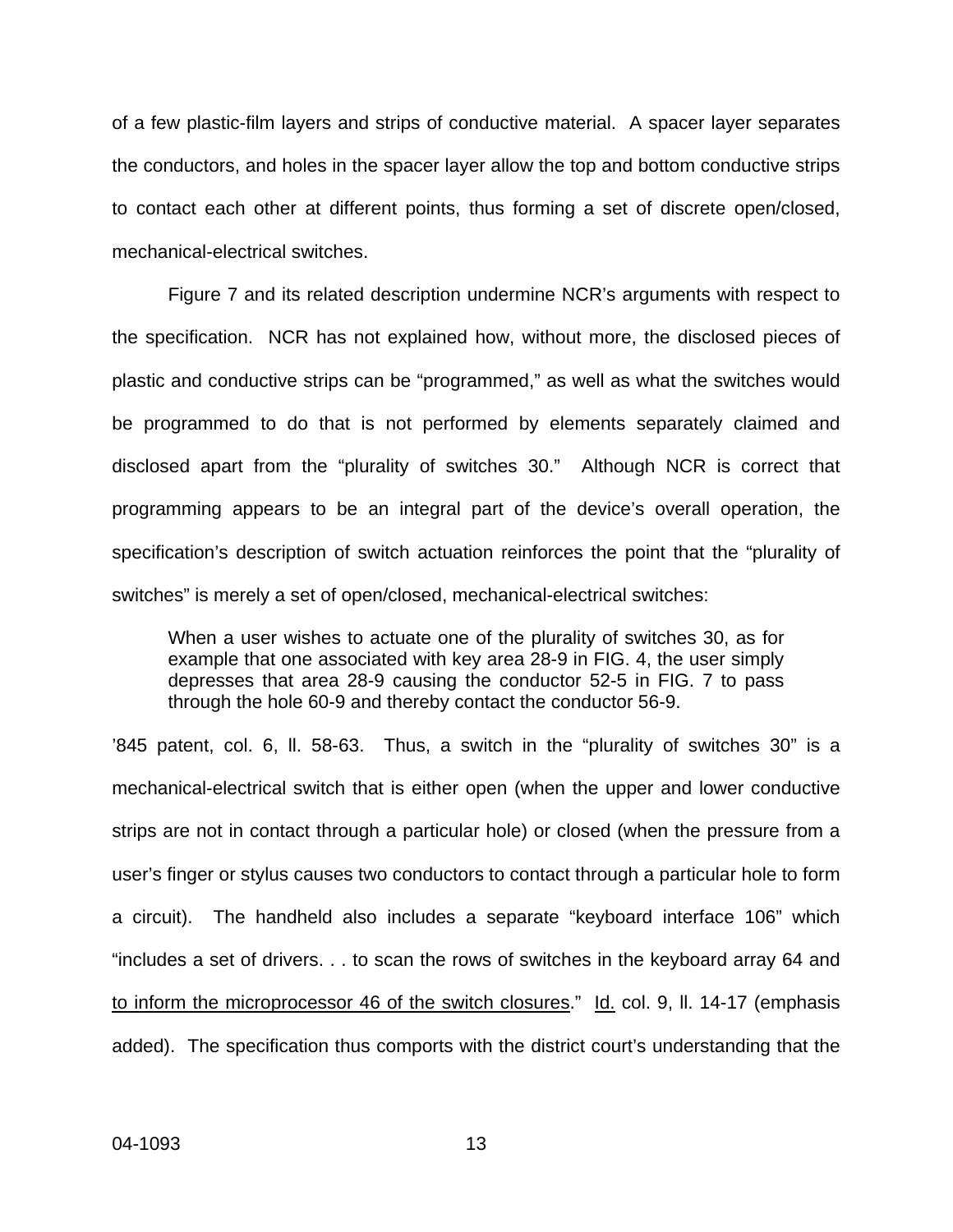patents disclose "the use of a plurality of discrete physical switches whose closures are recorded by a microprocessor." NCR, 217 F. Supp. 2d at 529.

NCR proffers other passages from the specification as supporting its programmed device definition of "plurality of discrete switches." First, NCR cites the following passage:

It should also be noted that the key areas themselves have no captions or labels on them in the usual sense. The labels or designations are provided by the display 26 which lies below the plurality of switches 30.

'845 patent, col. 5, ll. 46-50. This statement does not support NCR's contention that

"software creates a switch"<sup>[2](#page-13-0)</sup> that is in the "plurality of switches." This merely explains

how the display 26 is dynamically "re-labeled," so that the user is directed to the proper

physical switches to actuate (which are transparent and lie above the corresponding

display element) in order to complete various tasks.

Second, NCR argues that a related passage supports its construction:

While the actual (physical) switches in the plurality of switches 30 are always present on the top panel 24, they are outlined or highlighted only when they become necessary for a particular function or instruction being executed by the P Terminal 12[.]

'845 patent, col. 5, ll. 48 - 54. We think that this statement undermines, rather than supports, NCR's proposed construction. As discussed supra, the "plurality of switches 30" is unambiguously described as a set of open/closed mechanical switches which are actuated by contacting two pieces of conductive material through a hole to complete a

<span id="page-13-0"></span> $2^2$  NCR's argument conflates "actuation" of a switch with whether other components in turn respond to switch actuation. The fact that a separate component is "programmed" to do something (or, in some cases, to do nothing) in response to the actuation of a simple mechanical-electrical switch does not logically make that switch itself a "programmed device."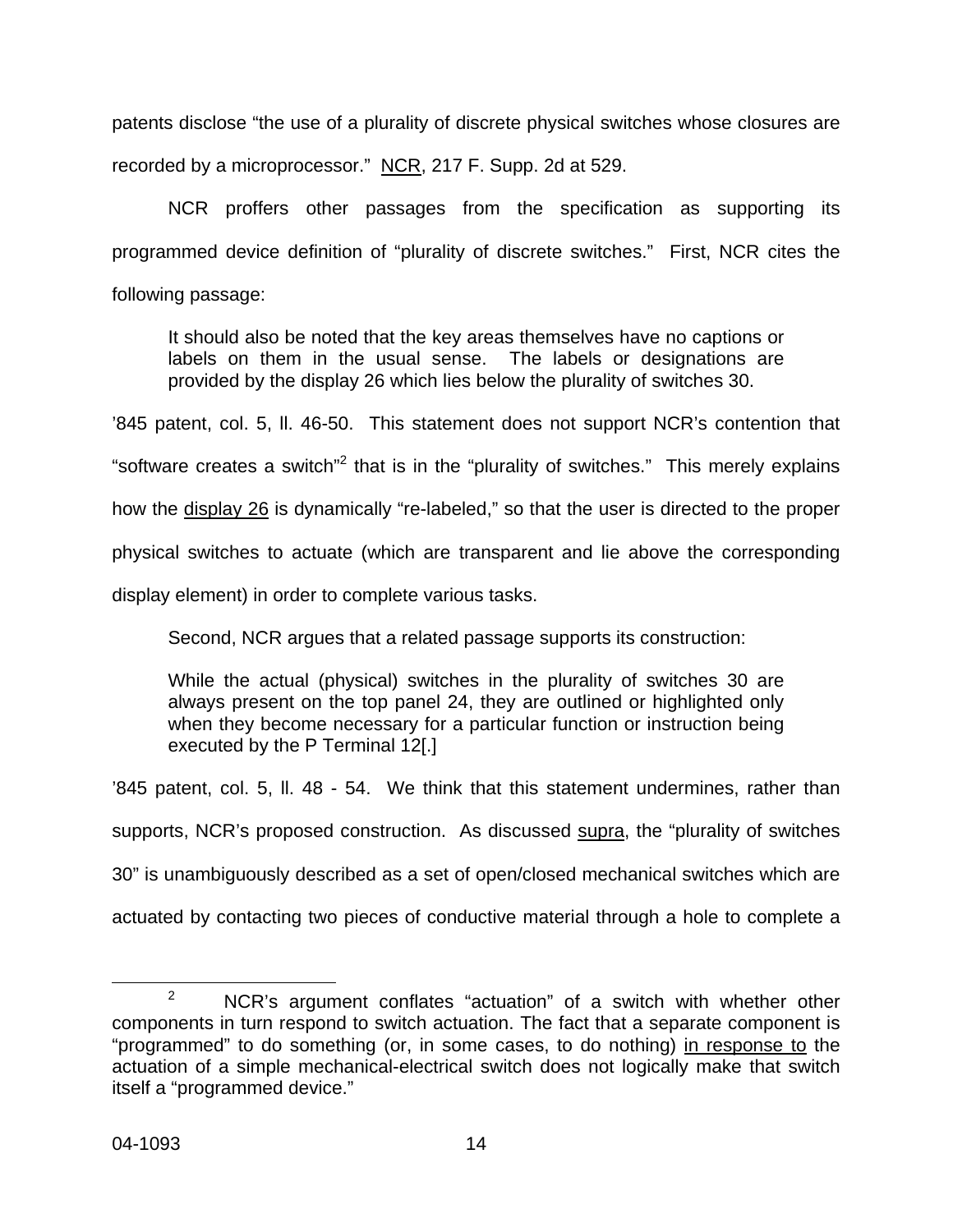circuit. The above-quoted statement merely observes that certain physical switches in the plurality of switches 30 are not always "highlighted." In reading the above statement, one must bear in mind how the switches are, in fact, highlighted. The specification explains that the key areas are "outlined or highlighted" by the display 26 positioned beneath the plurality of switches 30. Id. col. 6, ll. 63-65. Thus, the abovequoted statement merely explains that, when certain switches are not necessary for a particular function, those switches are not highlighted, i.e., the microprocessor does not send a signal to energize the display elements lying below those particular transparent switches.<sup>[3](#page-14-0)</sup> We find nothing in that description to indicate that there is some type of software or logic within the switch itself. Rather, it further confirms that the switches themselves are of the simple mechanical-electrical variety, and that the only way to make the entire display apparatus appear dynamic to the user is to have software to alter the state of separately claimed components, such as the display elements, rather than the plurality of switches 30.

NCR also would have us infer that the language "the actual (physical) switches in the plurality of switches 30," id. col. 5, II. 50-51, means that the physical switches are only "part" of a broader, more abstract set of switches that includes software. Breaking this argument into its logical components, NCR argues that (1) the "plurality of switches 30" contains something more than the physical switches; and (2) that the "something more" is software.

We can accept the first proposition, but must reject the second. The language "actual (physical) switches in the plurality of switches 30" indicates that the specification

<span id="page-14-0"></span> $\overline{\phantom{a}}$  3  $3 \qquad$  See, e.g., '845 patent, col. 7, l. 59 - col. 8, l. 4 (discussing "pixel selection" by the microprocessor).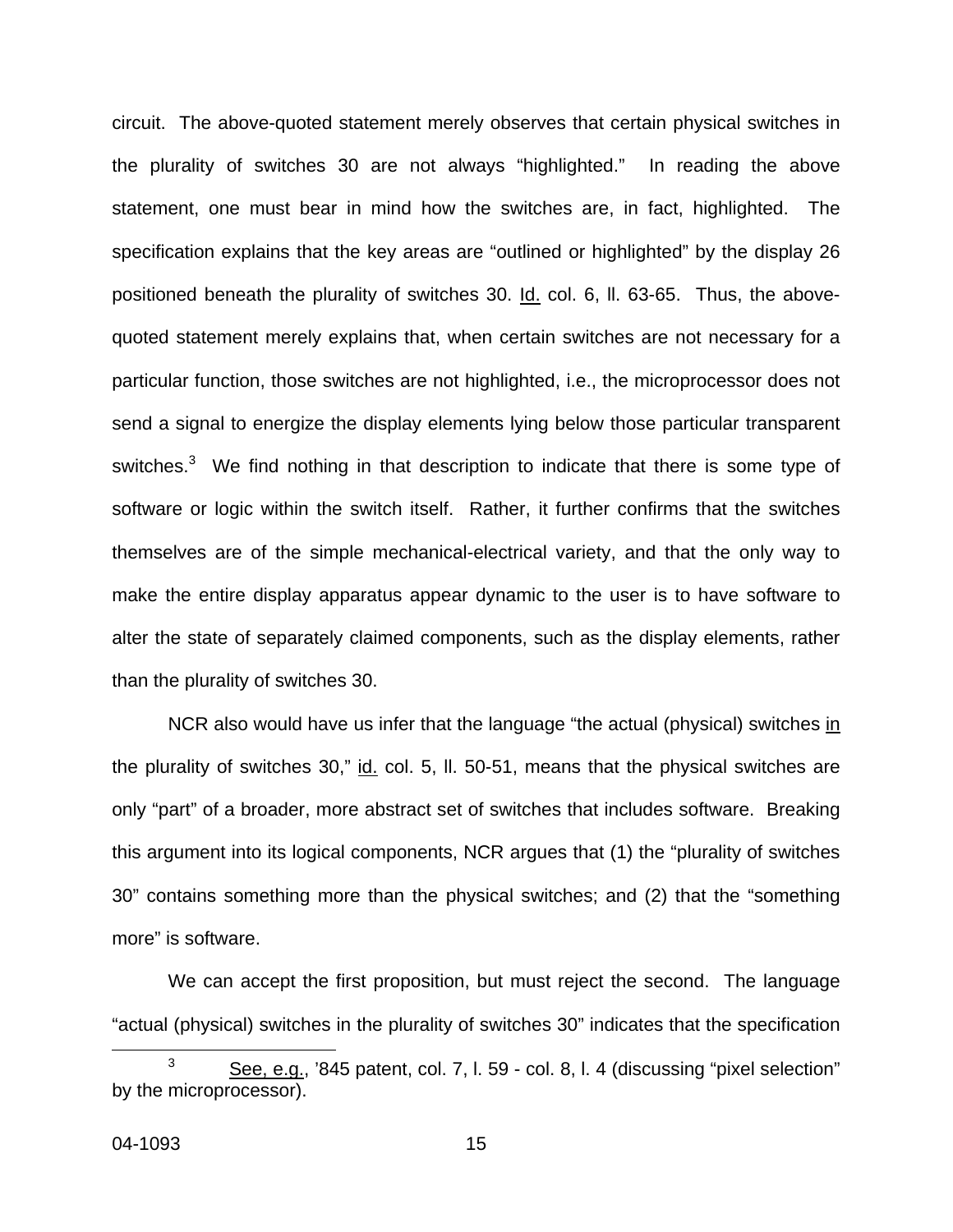is distinguishing certain physical switches from the entire plurality of switches 30, which, in the preferred embodiment, is a set of switches that is fabricated together. In Figure 7, there is indeed something more to the "plurality of switches 30" than the actual physical switches, but this "something more" is not software. In the preferred embodiment, each of the switches in the "plurality of switches 30" is fabricated from a layer of transparent plastic and conductive material. Consequently, portions of the top layer 50, and all of the spacer layer 58, for example, are part of the "plurality of switches 30" yet conceptually are not part of any one particular physical switch.

NCR points to a third statement in the specification in support of its position:

Although the fabrication of switches 30 has been described in a specific manner, it is not intended to exclude other alternative methodologies to fabricate "transparent" switches such as homogeneous or discrete capacitive-film switches and electrostatic-sensitive switches, for example.

'845 patent, col. 7, ll. 5-10. We do not see how this passage shows that there is a software component to the claimed switches. The quoted statement does not mention programming or software; it only refers to physical fabrication methods of discrete physical switches.

NCR also proffers extrinsic evidence in support of its proposed definition of "plurality of discrete switches," quoting an article titled "Back to Basics: How Touchscreens Work":

All touchscreen systems have three components. To process a user's selection, a sensor unit [physical switch] and a controller sense the touch and its location, and a software device driver transmits the touch coordinates to the computer's operating system.

NCR concludes from this description that (1) the patented display system is a "touchscreen" system and (2) consequently, the "plurality of discrete switches" must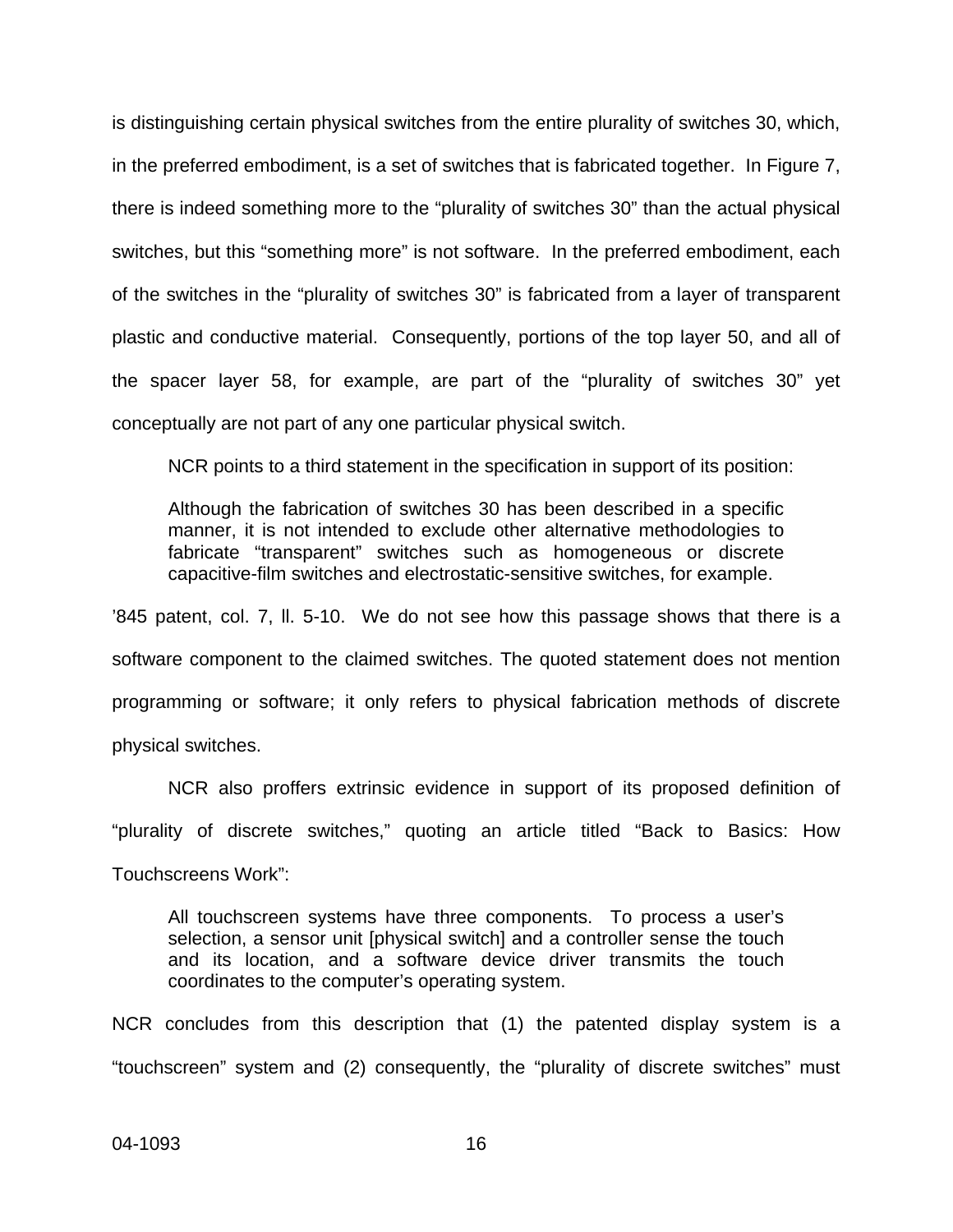include software. Defendants urge us not to consider this extrinsic evidence, citing Elkay Manufacturing. Co. v. Ebco Manufacturing. Co., 192 F.3d 973, 976-77 (Fed. Cir. 1999).

 Assuming arguendo that we should consider this extrinsic evidence, it does not support NCR's construction of "plurality of discrete switches." The patents claim a "touchscreen" not by using that term, but rather by claiming its separate components, namely: "a plurality of discrete display elements" (which display items for the user); "a plurality of discrete switches" (a set of physical switches); and a "control means" (including a set of drivers). $4$  This separation of the "touchscreen" into different claim limitations within the claims is mirrored by the specification's separation of the elements: a "display 26"; a separate "plurality of switches 30"; and a separate "keyboard interface 106" which "includes a set of drivers. . . to scan the rows of switches in the keyboard array 64 and to inform the microprocessor 46 of the switch closures." '845 patent, col. 9, ll. 14-17. Thus, NCR's extrinsic evidence confirms that a software driver is not considered part of the switches. Rather, according to this definition, both the switches and drivers are separate components of a "touchscreen."

For these reasons, we affirm the district court's construction of "plurality of discrete switches" as "two or more distinct and separate manual or mechanically actuated devices for making, breaking, or changing the connections in an electric circuit."

<span id="page-16-0"></span> $4$  The drivers are described in the context of Figure 8, which discloses the "means for controlling" the "P terminal" or handheld, and are not disclosed as part of the "plurality of discrete switches." See '845 patent, col. 2, II. 33-35; id. col. 8, II. 31-33; id. col. 9, ll. 14-17.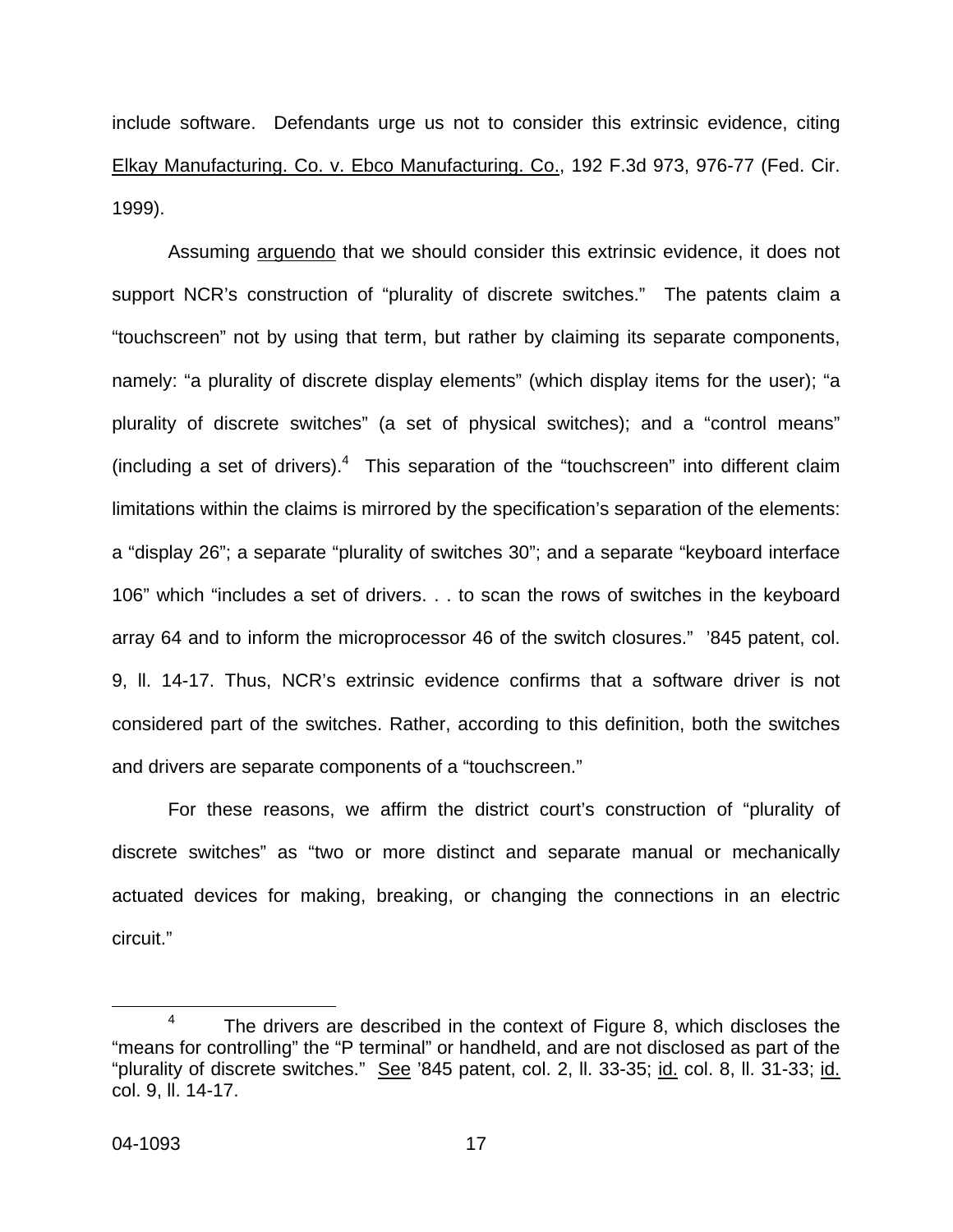NCR also argues that the district court erred in construing the claim limitation "means for entering data," appearing in independent claim 16 of the '845 patent. The parties agree that this limitation is governed by 35 U.S.C. § 112, ¶ 6. However, they dispute whether the district court properly identified all of the corresponding and alternative structure disclosed in the specification to perform the function of "entering data." The court identified the corresponding structure for "entering data" as "the plurality of discrete switches" (as described in the specification and construed in the preceding section), "including capacitive-film and electrostatic-sensitive switches fabricated as an array of discrete transparent switches." See NCR, 217 F. Supp. 2d at 524.

NCR argues that additional, alternative structure is disclosed in the following passage of the specification:

Although the fabrication of switches 30 has been described in a specific manner, it is not intended to exclude other alternative methodologies to fabricate "transparent" switches such as homogeneous or discrete capacitive-film switches and electrostatic-sensitive switches, for example.

'845 patent, col. 7, ll. 5-10. According to NCR, this statement discloses alternative ways in which data may be entered because the "transparent switches" designation was well known to those skilled in the art. NCR asserts that the district court's identification of the corresponding structure is incorrect because the district court erroneously concluded that "details showing how the switches are fabricated ('fabricated as an array of discrete transparent switches') must be set forth in the specification in order to qualify the alternative disclosed switches as alternative embodiments."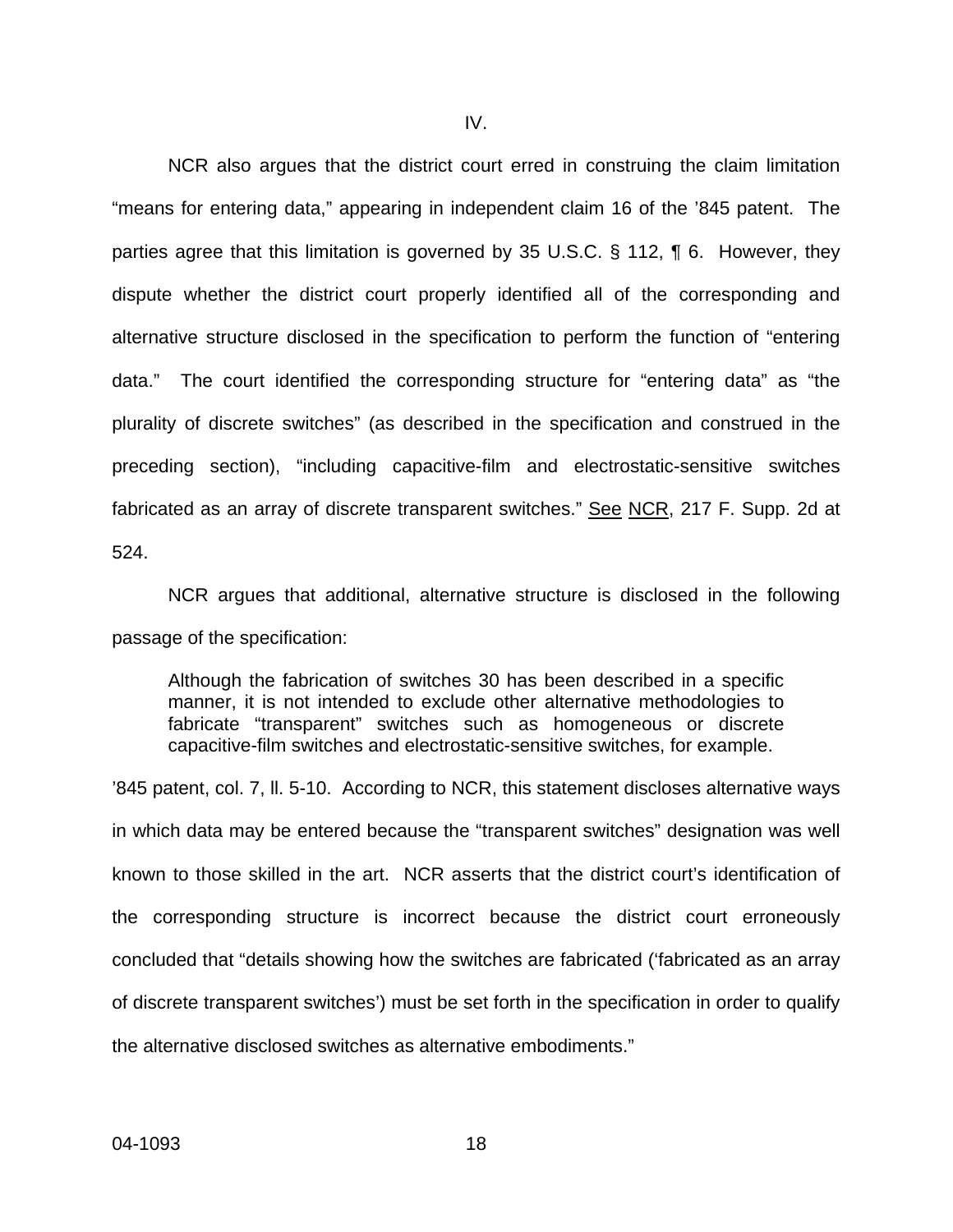NCR has misapprehended the district court's ruling. The court did not state that in order to qualify as corresponding structure, manufacturing details of the alternative structure must be disclosed in the specification. Rather, the district court simply read the above passage as stating that using "capacitive-film switches" and "electrostaticsensitive switches" are alternative types of physical switches to use in fabricating an array of discrete transparent switches. See NCR, 217 F. Supp. 2d at 510 ("[W]hile the specification states that the switches in the plurality of switches could be made using capacitive or electrostatic-sensitive materials, the structure disclosed is still any array of physical switches. . . . If the 'alternative methodologies' language imparts any corresponding structure at all to one of skill in the art, it is capacitive-film and electrostatic-sensitive switches fabricated as an array of discrete transparent switches."). Thus, regardless of the transparent switch type one decides to employ, the only structure disclosed in the specification for "entering data" is still an array of discrete physical switches. NCR has not adequately explained how the nature of "transparent switches," such as electrostatic-sensitive or capacitive-film switches, requires us to disturb the district court's interpretation of the specification.

### V.

We have considered NCR's passing argument on the doctrine of equivalents and find it to be without merit. NCR has not shown error in the district court's conclusion that, as a matter of law, no reasonable jury could find that the accused devices operate in substantially the same manner as the claimed "plurality of discrete switches," as that term is properly construed. See NCR, 217 F. Supp. 2d at 527-28. Nor has NCR addressed the district court's claim vitiation analysis, see id. at 527.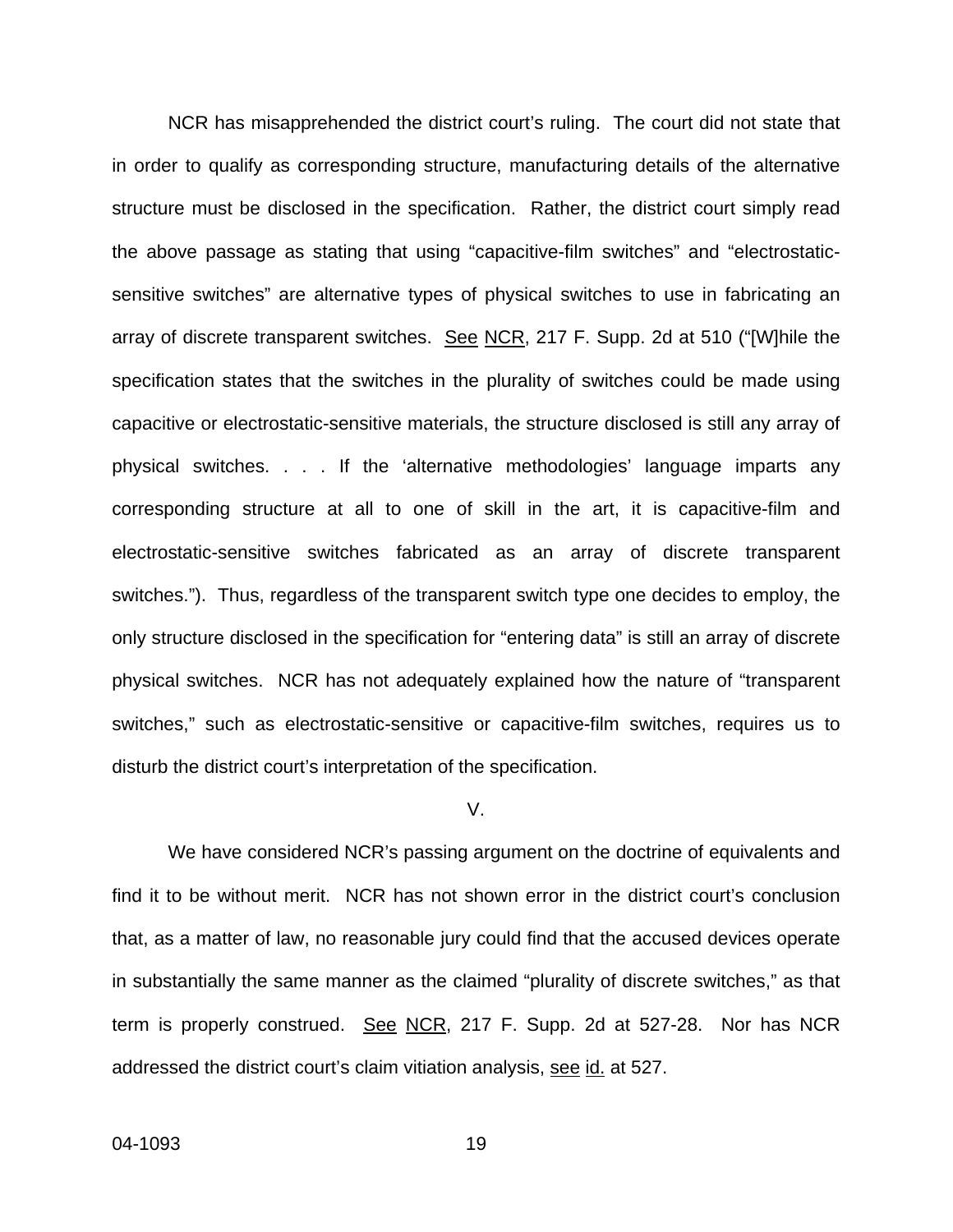With respect to equivalents for the structure corresponding to the "means for entering data" limitation in claim 16 of the '478 patent, Mr. Kitchen's report is insufficient to create a genuine issue of material fact under the doctrine of equivalents. Mr. Kitchen's statement that one skilled in the art could easily "substitute" a resistive layer touch screen for a device having distinct physical switches only speaks to the fact that these input devices are functionally identical. However, under § 112, ¶ 6, "[f]unctional identity and either structural identity or equivalence are both necessary." Odetics, Inc. v. Storage Tech. Corp., 185 F.3d 1259, 1267 (Fed. Cir. 1999). As we explained in Odetics, "under § 112, ¶ 6 equivalence, functional identity is required; thus the equivalence (indeed, identity) of the 'function' of the assertedly substitute structure, material, or acts must be first established in order to reach the statutory equivalence analysis." Id. "The content of the test for insubstantial differences under § 112, ¶ 6 thus reduces to 'way' and 'result.'" Id.

The district court detailed how the patented input device and the accused devices perform the identical function of entering data but in a substantially different "way":

[T]he touch screen digitizer and the plurality of discrete switches function to enter data in a substantially different way. In the claimed invention, data is entered by closing a particular switch and energizing a particular electrical circuit; the microprocessor is informed of which switches are closed and reacts accordingly. By contrast, in the accused devices, data is entered by means of a digitizer that measures voltages produced at the location of the touch and converts those voltages into digital coordinates. Moreover, the resistive sheets of the accused devices are "continuous" and comprise a single device for measuring tactile input.

NCR, 217 F. Supp. 2d at 527. Mr. Kitchen's one-sentence, conclusory statement that entering data on a resistive layer touch screen and on a plurality of discrete switches "is